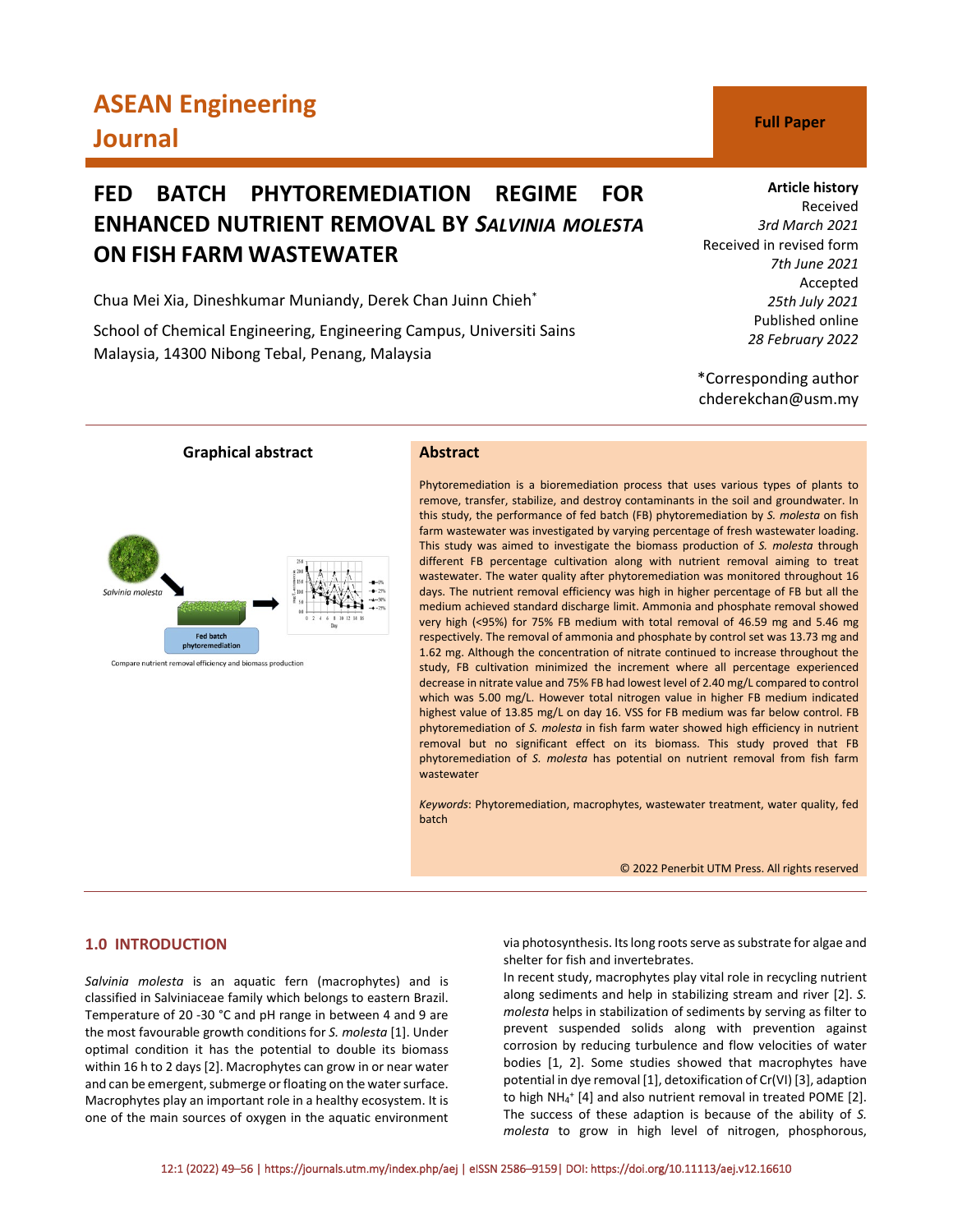potassium, concentrates the minerals and accumulates protein concentration in plant [2].

The removal of contaminants from the environment by plant activities, or commonly known as phytoremediation, is a process whereby the plants remove, transfer, stabilize, or break down the contaminants in the soil and groundwater. Phytoremediation using microalgae is popular among researchers especially in wastewater treatment processes. However, the major cost in these operations is microalgae removal from wastewater treatment. Despite the high nutrient removal efficiency by microalgae, their presence in the effluent will contribute towards the BOD of the water if they are not removed from the water column. Their typical culture density, which is generally very low (below 1 g/L), further contribute to the difficulty in harvesting and escalating the cost [5-7]. Therefore, macrophytes such as *S. molesta* are considered as a potential substitute in treatment pond since macrophytes are easier to be removed since they float above the water surface. *S. molesta* can be removed through simple harvesting process and the study of feeding strategy is required to further enhance the treatment system. Even though fed batch strategy has been widely applied in phytoremediation with microalgae, there are lack of studies of application of fed batch mode on phytoremediation with macrophytes. Past studies of phytoremediation with macrophytes were mostly done in batch mode, where the removal efficiencies for ammonia, phosphate and nitrate ranging from 56- 95% [8, 9]. Fed-batch (FB) feeding mode is said to be the most economical and environmentalfriendly treatment [9-12]. Therefore, this study aimed to investigate the different feeding strategies and evaluate the performance of *S. molesta* in nutrient removal from fish farm wastewater.

# **2.0 METHODOLOGY**

### **Cultivation of** *S. molesta*

*S. molesta* used in this study was sub-cultured from original samples collected from Nibong Tebal, Penang [2]. Aseptic *S. molesta* was cultivated in closed glass bottles containing 70 mL of Hoagland medium [13] where the medium was sterilized at 121°C for 15 min. All the glass jars were placed in a closed room with fluorescent lamp at continuous light intensity of 1600 lux and the temperature was maintained at  $25 \pm 1$  °C for 14 days for plants to achieve exponential growth. The resulting macrophytes were collected, filtered and washed several times with tap water to remove any medium adhering to the macrophyte. They were then dapped dry with absorbent paper before the biomass was used for subsequent experiments.

### **Fed Batch Cultivation Set-Up Run**

The wastewater was collected from a fish farm located at Nibong Tebal, Penang. The quality of the wastewater tested was NH3-N: 21.5 ± 0.64 mg/L, PO43-: 2.39 ± 0.03 mg/L, NO3-: 0.13 ± 0.05 mg/L, TN: 16.5 ± 0.34 mg/L, COD: 164.5 ± 2.98 mg/L O2, turbidity: 184.25 ± 2.25 NTU, pH: 7.64 ± 0.19. The collected wastewater was stored in containers at 4 °C till prior use. The healthy floating macrophyte was chosen and weighed (8.4 g) before they were placed evenly in the container (16.5 cm long x 11.5 cm wide x 7.1 cm deep) with fish farm wastewater to stimulate a small-scale pond with a total liquid volume of 700 ml. The experiment was conducted for 16 days and three replicates were obtained. The experiment duration (16 days) was based on the amount of time required by the macrophyte to reduce the nutrient to the lowest possible concentration. The 4-day interval for medium replenishment were chosen as the data shows that most major nutrient were significantly consumed by that duration. Four sets of culture were prepared with different fed batch mode percentage which were no FB (control), 25% FB, 50% FB and 75% FB which were labelled as 0%, 25%, 50% and 75% respectively. The medium was added every 4 day of cycle with total duration of 16 days. At each cycle fed batch mode, the mentioned percentage of medium was removed and topped up with fresh medium. About 12 ml of treated wastewater sample was collected in 2 days intervals. The water level in the bottle was ensured to be constant. Tap water was added to the container to replace the evaporated volume. Water samples were collected after refilling with the indicated percentage of feed batch volume to be tested for nitrate, phosphate and ammonia to study nutrient uptake by S. molesta. COD, turbidity and VSS test were conducted on the last day of the experiment to investigate the water quality after phytoremediation.

#### **Analytical Analysis**

# *Determination of nitrate and phosphate concentration for water sample*

The supernatant of the samples was obtained by centrifugation at 10000g for 15 min. The supernatant was tested for nitrate and phosphate content. The nitrate was determined by Cadmium Reduction Method (HACH strategy 8039) utilizing 5 Nitrate Reagent Powder Pillows. The phosphate was determined by Ascorbic Corrosive Method (HACH technique 8048) utilizing 3 Phosphate Reagent Powder Pillows. The phosphate determination was in accordance with USEPA technique 365.2 and Standard Method 4500-P-E for wastewater.

# *Determination of ammonia concentration, total nitrogen and COD for wastewater with Vario Tube Test*

For ammonia, the detectable range was  $1 - 50$  mg/L NH3-N with usage of 0.1 mL sample supernatant. The method used was VARIO Am tube test reagent, Set HR, F5 (ammonia salicylate along with ammonia cyanurate). Meanwhile COD test was conducted by dichromate/H2SO4 method by LOVIBOND method 131 with 2 mL of sample supernatant and detectable range of 0 – 1500 mg/L O2. The Total Nitrogen (TN) used hydroxide LR digestion vials along with persulfate and TN reagent powder pack. The detectable range was 0.5 – 25 mg/L N.

# *Determination Of Turbidity and pH of Water Sample*

Turbidity was measured using HANNA HI 93703 microprocessor turbidity meter by 890 nm along with 0-1000 NTU. Samples were ensured to be well mixed before pouring it gently into a clean cuvette to avoid air bubble on the cuvette wall. The collected water samples were tested for pH value using pH meter.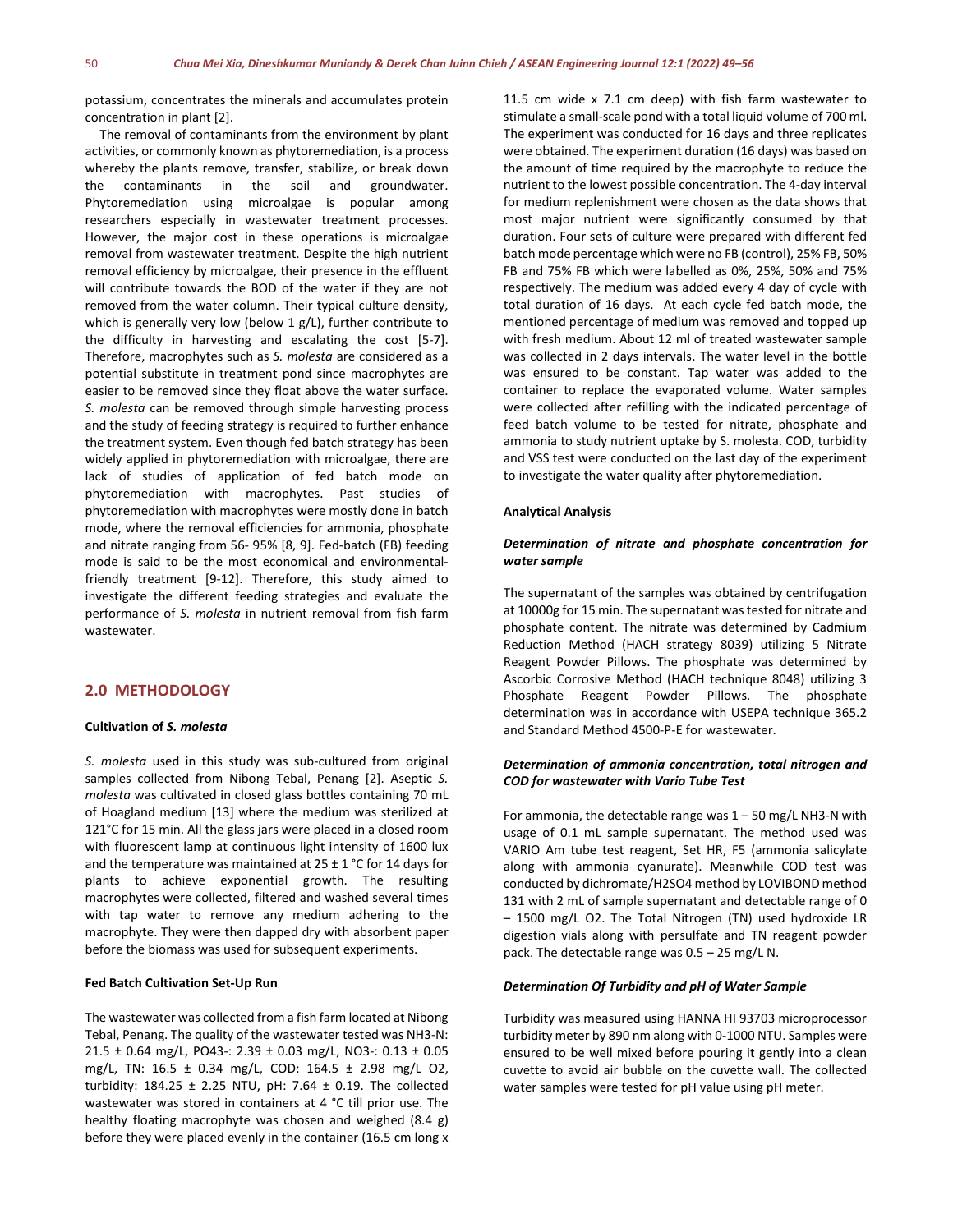## *Determination of VSS*

50 mL sample was filtered using 47 mm glass microfiber filters with mini air pump and the residue obtained was dried in an oven at 105 °C for 1h to obtain constant weight. Increment in filter weight indicated total suspended solid (TSS). The residue filter obtained were then ignited in furnace at 550 °C for 20 min until constant weight was obtained where the solid left indicates fixed solid and loss in weight is volatile solid (VSS).

#### *Determination Of Biomass (Fresh Weight)*

The macrophytes was harvested, washed with distilled water and dapped dried with absorbent paper before being weighed [13, 14].

# **3.0 RESULTS AND DISCUSSION**

# **Effect on Nutrient Uptake by** *S.molesta* **in fish farm wastewater through FB phytoremediation**

# *Ammonia removal by S.molesta through FB phytoremediation*

The amount of ammonia removal is shown in Figure 1. The total removal of ammonia for FB percentage of 0%, 25%, 50%, and 75% in 16 days were 13.73 ± 0.30 mg, 26.36 ± 0.50 mg, 34.06 ± 0.60 mg, and 46.59  $\pm$  0.80 mg respectively. The trend obtained corresponds to the studies conducted by [9, 15, 16]. The FB mode of 25%, 50%, and 75% showed higher ammonia uptake which were 2.3 times, 3.0 times, and 4.2 times larger than control set (cultivated without FB), respectively. Ammonia concentration at the end of this study for all percentage of FB were below standard discharge limit which is 5 mg/L [8].

The main ideas behind the fed batch cultivation mode employed in this study were to replenish the depleted nutrients concentration in the wastewater as to sustain the growth of the *S. molesta* and also to ensure consistent availability of the nutrients and enhance the total removal of the particular nutrient. Ammonia reduction was not only caused by absorption but also due to volatilization of a small portion to the atmosphere. This phenomenon could be caused by pH of the medium, initial ammonia concentration and due to aeration [11]. The rate of absorption increases as the FB percentage increases in which 0.86 mg/L/Day, 1.65 mg/L/Day, 2.13 mg/L/Day, and 2.91 mg/L/Day for 0%, 25%, 50%, and 75%, respectively. Free-floating macrophytes uptake ammonia via their fronds and roots [17]. Nutrients can be uptake passively where ammonia concentration being sufficiently high in wastewater, diffusion occurs through the root membranes. Plants can also use the active uptake system where it depends on specific transporter protein on the cell membrane. For the uptake of ammonia from the wastewater, the roots rely on AMT gene [18]. The continuous decrement of ammonia concentration was also partially contributed by aerobic digestion of Ammonia Oxidizing Bacteria (AOB) and Nitrate Oxidizing Bacteria (NOB) through nitrification. Excessive ammonia concentration in the medium tends to show a slower growth rate of *S. molesta* in wastewater. *S. natans* grew well at ammonia concentrations up to 90 mg/L. However, at ammonia concentration of 255 mg/L, old parts of plants died but new leaves were produced, so plants still showed positive yet reduced growth rates [19]. Based on the study done by [4], the plant exhibited damage leaves or rotted roots when the ammonia concentration in medium exceeded concentration of 17 mg/L during the 40 days of study. For 75% FB cultivation, medium recorded higher than the tolerance toxicity level, between the range of 23.10-18.80 mg/L. However, the macrophyte did not suffer any adverse effect due to the FB cultivation mode eliminates excessive build-up of ammonia from the intermittent feeding strategy. Similar studies by other researcher also have shown that the removal of ammonia can occurs even when the concentration exceeds toxicity level due to the feeding regime used [10, 12].



**Figure 1** Effect of phytoremediation on ammonia concentration throughout the experiment

# *Phosphate removal by S. molesta through FB phytoremediation*

The plant, *S. molesta* showed healthy growth in all mediums which indicated good phosphate removal. The phosphate profile in the medium is shown in Figure 2 throughout 16 days of experiment. The initial concentration of phosphate in the medium was lower that allowable limit which in around 2.40 mg/L. The total phosphate removal achieved by 0%, 25%, 50%, and 75% were 1.62 mg, 3.14 mg, 3.68 mg, and 5.46 mg. As the FB feeding percentage increases, the percentage of removal decreases. The percentage of removal were determined to be at 97 %, 82 %, 78 %, and 87 % for 0 %, 25 %, 50 %, and 75 % FB mode respectively. However, the largest quantity of phosphate removed was in 75 % FB mode which was shown to be 3.4 times greater than non-FB medium. Although in terms of removal efficiency, 75% FB was lower compared to the control, but the strategy of FB feeding proved to be capable of achieving higher phosphate removal rate and greater capacity of treating wastewater. All the phosphate level for FB and non-FB system showed huge decrement on the last day of experiment indicating that *S. molesta* has great potential in storing phosphate via its widely spread root system [20-22]. Vegetation roots in the water tend to absorb most of phosphate from the water column and transfer it to the entire plantlets to support growth [20]. An energy-driven phosphate transporter that relies on Pht1 genes move phosphate through the plant membrane into the plant root cells [23]. Based on the mass balance in the non-axenic study, it was shown that the uptake of phosphorus by the macrophytes was the dominant mechanism of removal of phosphate [23].

Phosphate is a basic supplement for plant development but at high level it turns into an ecological contaminant since it triggers eutrophication to take place. Phosphate is vital macronutrient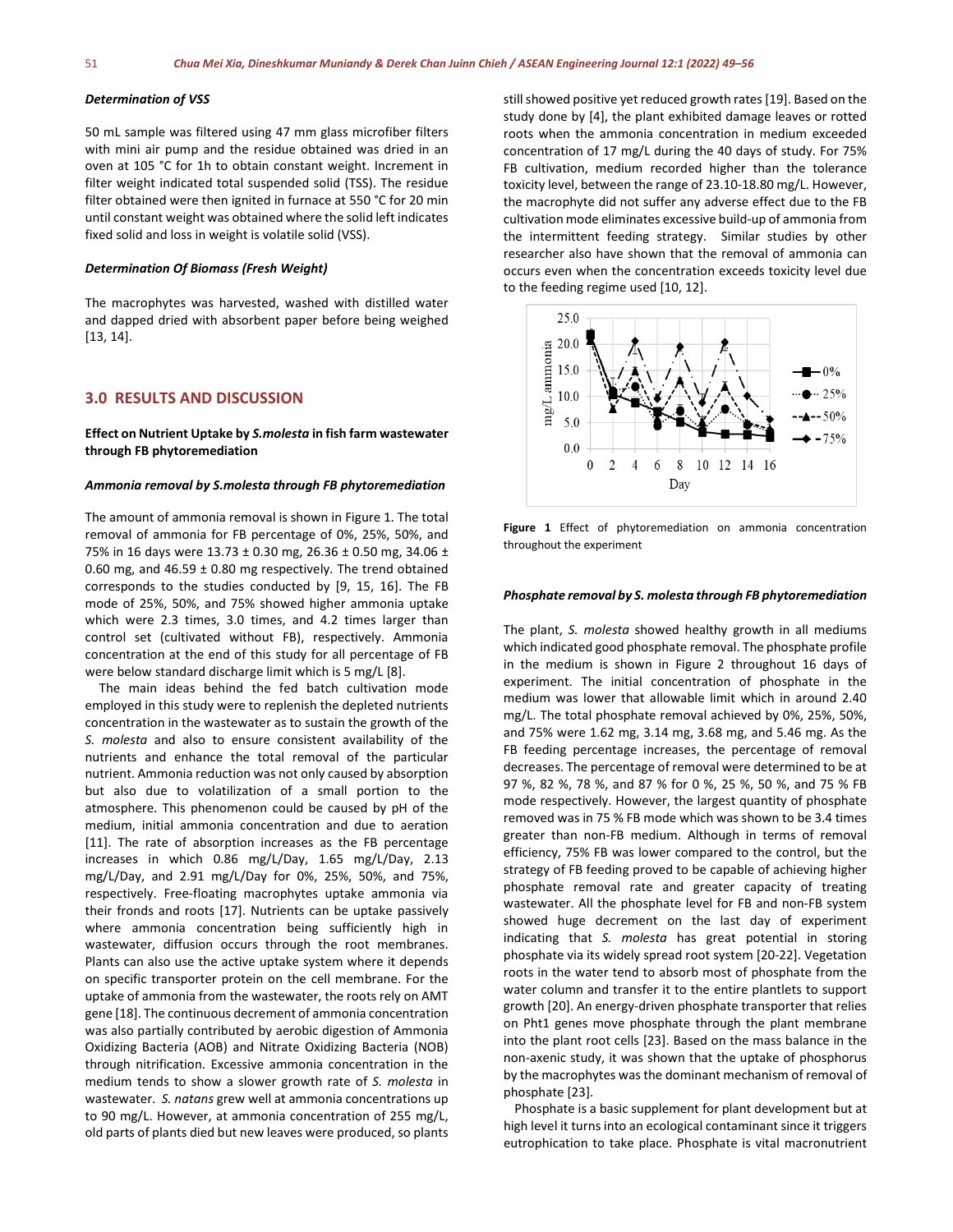for ADP and ATP component in plant where these components been used for storage and translocation in photosynthesis and respiration. Phosphate is also required in formation of biochemical structures such as nucleic acid, nucleotide and sugar phosphate during their exponential growth stage for multiplication of plant. Phosphate component especially orthophosphate in medium will be used up by *S. molesta* for biomass production. Hence the decrement of phosphate is to be observed drastically in all medium.



**Figure 2** Effect of phytoremediation on phosphate concentration throughout the experiment

#### *Nitrate removal by S. molesta through FB phytoremediation*

FB feeding strategy indicated reduction in nitrate level as shown in Figure 3. The final nitrate concentration for 0%, 25%, 50% and 75% were 5.00 ± 0.20 mg/L, 3.1 ± 0.05 mg/L, 2.90 ± 0.05 mg/L and  $2.40 \pm 0.10$  mg/L respectively. The nitrate concentration profile by *S. molesta* through FB phytoremediation on 0% and 25 % experienced increment about 4.82 mg/L and 0.15 mg/L, whereas 50% and 75% showed decrement in nitrate concentration about 0.40 mg/L and 4.15 mg/L respectively. FB with 75% of loading gave maximum nitrate removal rate of 0.26 mg/L/Day along with lowest nitrate concentration 2.40 mg/L/Day on day 16. On FB cultivation, the nitrate concentration fluctuated until day 12 and then started to decrease. Throughout the study, nitrate concentration was below the discharge limit value which is 10 mg/L.

At the start of the phytoremediation study, nitrate concentration of all medium increased gradually. The nitrate concentration in the wastewater was mainly contributed by nitrification, denitrification, plant and microbial uptake. Nitrification is a process where ammonia is biologically oxidised to nitrite and further oxidation into nitrate, thus nitrification rises nitrate concentration in medium. The other mentioned processes decrease in nitrate concentration. The reason is probably due to the combination of *S. molesta* and filamentous algae present in the system when the wastewater was exposed to sunlight (fluorescent light in this study) during the experiment. With sufficient light, the *S. molesta* and algae will produce oxygen through photosynthesis and the oxygen will dissolve in the water column. This dissolved or available oxygen supported the nitrification process which has high oxygen demand and thereby increases its presence in the wastewater. Oxygen level in the medium tends to increase due to photosynthesis process by photosynthetic plants which leads to nitrification favour condition, thus the nitrate level increases.

The rate of nitrification was higher in non-FB medium, caused rise in nitrate level throughout the studies. The presence of highly oxygenated water suppressed the denitrification process caused the nitrate concentration to increase. Assimilation of ammonia also requires less energy as compared to nitrate [19]. Moreover, macrophytes tend to absorb ammonia compared to nitrate as nitrogen source due to the higher affinity towards ammonia ions which then resulted in rises in nitrate concentration [24-26]. The fluctuation in nitrate level proves that the medium exhibit good nitrogen cycle. This analysis illustrate that FB has positive impact in lowering nitrate concentration in medium which again stated by [10, 12, 27].



**Figure 3** Effect of phytoremediation on nitrate concentration throughout the experiment

#### *Nitrogen removal by S. molesta through FB phytoremediation*

Nitrogen source in this study was mainly coming from the combination of organic and inorganic nitrogen in the medium. Figure 4 showed total nitrogen level throughout 16 days of experiment where FB achieved lower nitrogen level in medium compared to control. The initial total nitrogen amount in the medium was 16.6 mg/L, where it exceeded the standard nitrogen level 15.0 mg/L [19]. Phytoremediation with and without FB, the nitrogen level on day 16 was  $19.50 \pm 0.70$  mg/L, 12.70 ± 0.20 mg/L, 10.95 ± 0.65 mg/L, and 13.85 ± 0.25 mg/L for 0%, 25%, 50% and 75% respectively. Hence, this proved that phytoremediation with FB the respective final effluent successfully achieved the standard discharge limit. The total removal of nitrogen by *S. molesta* 25%, 50%, and 75% were 11.65 mg/L, 12.8 mg/L and 19.75 mg/L, respectively whereas control group showed increment of 2.90 mg/L. This indicated that medium without FB had poor removal in nitrogen source as well as production of nitrogenous compound. *S. molesta* in 75% of FB absorbed 6.8 times higher than in control medium. The highest FB percentage (75%) showed highest nitrogen uptake but at 50% FB gave lower nitrogen concentration on day 16 which 10.95 mg/L compared to other 25% and 75% FB. In ecological wastewater treatment systems, a combination of nitrogen transformation mechanisms are responsible for N removal, including: mineralization of organic nitrogen to ammonium; decay of plant biomass to organic nitrogen; volatilization of ammonia; nitrification of ammonium to nitrate; denitrification of nitrate to nitrogen gas and plant uptake of ammonium and nitrate [28]. Possibly, a combination of these processes was contributing to nitrogen removal in the medium,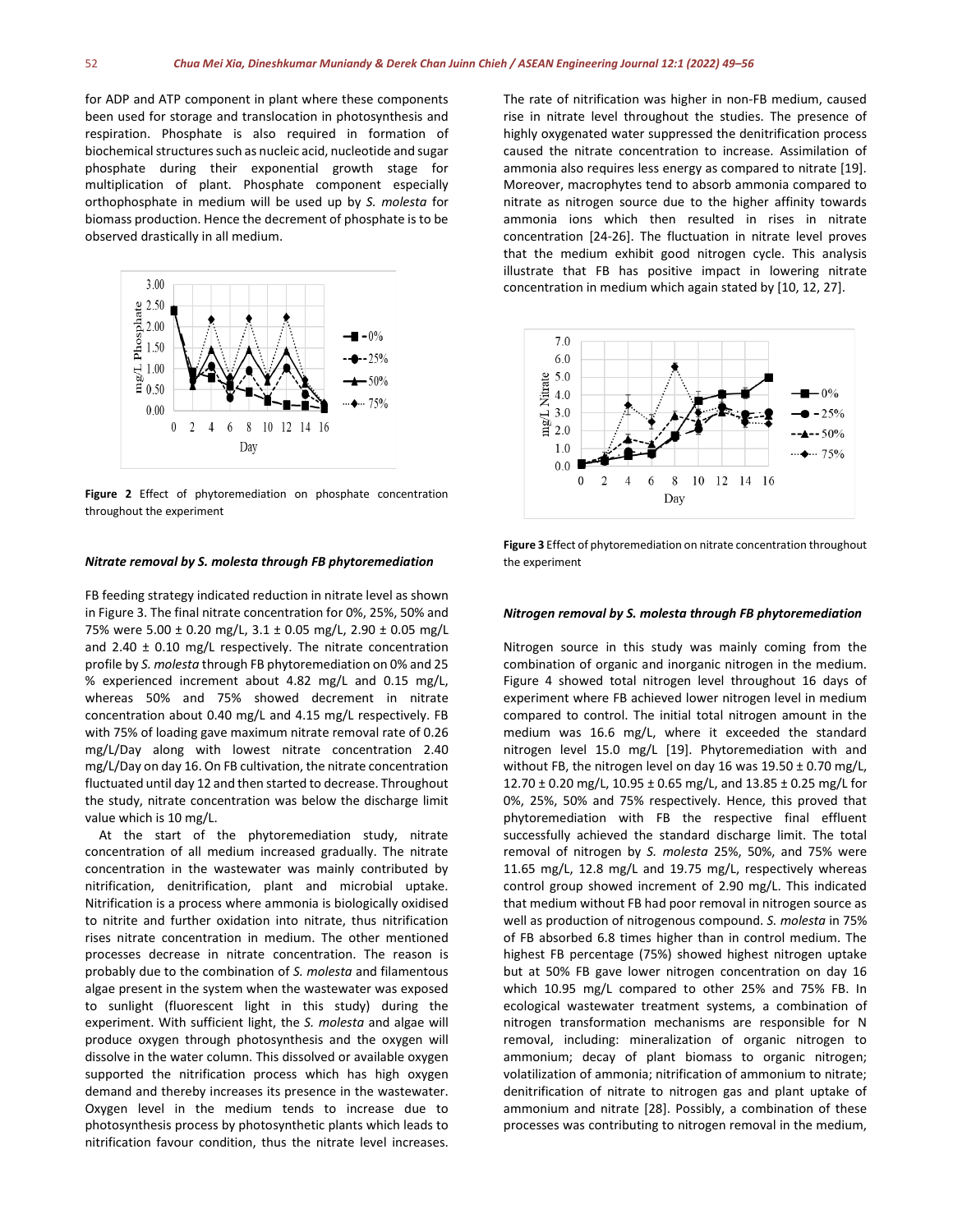making it difficult to attribute nitrogen removal to any one mechanism.



**Figure 4** Effect of phytoremediation on total nitrogen concentration throughout the experiment

#### **Wastewater Quality After FB Phytoremediation**

COD test is a measure of oxygen level in water to the organic substance in wastewater which able to decompose chemically and oxidation of inorganic compounds such as ammonia and nitrite by utilizing dichromate in acid solution. This method ensures that nearly all organic as well as inorganic substances can be oxidized chemically where dichromate able to react with component such as chloride, nitrite, ferrous ion and sulphate [2]. Figure 5 showed COD changes throughout FB phytoremediation.

For non-FB phytoremediation, trend of decrease in COD at day 2; 117.50 mg/L O2, then increment of 22.50 mg/L O2 on day 4, then gradual decrement until day 16 where the final COD value was 79.00 mg/L O2. The total COD removal attained by 0% medium was 86.50 mg/L with 52.27% of removal efficiency at rate of 5.41 mg/L/Day O2. FB medium showed same trend for all percentage where decrease in COD level at day 2; 118.00 mg/L. After loading of fresh wastewater (FB) on day 4, increment in COD level was experienced with FB 25%, 50%, and 75% were 194.00 mg/L O2, 251.00 mg/L O2, and 295.00 mg/L O2 respectively due to FB feeding. On day 16, COD level in the medium decreased for FB 25%, 50%, and 75% were 160.00 mg/L O2, 247.00 mg/L O2, and 304.00 mg/L O2 respectively. The total reduction of COD in 25% FB was highest which 124.50 mg/L O2 at rate of 7.78 mg/L/Day O2. For 50% and 75%, total COD reduction were 94.00 mg/L O2 and 100.50 mg/L O2 with rate of 5.88 mg/L/Day O2 and 6.28 mg/L/Day O2, respectively. All FB medium showed higher reduction in total COD level compared to non-FB medium in which FB 25%, 50%, and 75% had reduction of 1.44 times, 1.08 times, and 1.16 times higher than non-FB medium. This showed that the efficiency of COD reduction decreases as FB percentage increases where 25%, 50% and 75% showed 17.2 %, 10.5 %, and 9.7 % reduction efficiency. Even though FB phytoremediation offered greater amount of total reduction for COD, on day 16 only the non-FB was below limit level which is 120 mg/L O2 [17]. In phytoremediation, increased in COD value is due to degradation of organic carbon in fish farm wastewater into carbon dioxide and water while simultaneously COD level reduced due to absorption of organic carbon of wastewater suspended solid attached to *S. molesta* widespread root system [2]. COD level is also affected when degradation by microorganism in plant root leads to release of organic carbon into the medium [29]. For the non-FB set, organic decomposition by bacteria took place and without fresh medium added in throughout 16 days, no increment in COD was observed. Hence, with the loading of medium in FB sets, increment of COD was observed as organic matter was continuously introduced to the system. Figure 6 and 7 showed significant increase in turbidity and TSS for the FB sets due to the biodegradation of the accumulated organic matter in the system. In FB mode, the lower the percentage of FB, the lower COD level was achieved.



**Figure 5** Effect of FB phytoremediation on COD value throughout the experiment

Turbidity is an optical assurance of wastewater clearness. Measurement of turbidity is important since it can alter water chemistry, photosynthesis efficiency and promote contamination. Figure 6 showed that FB phytoremediation proved the capability of improving the clarity of fish farm wastewater in short period of time. For the FB medium, peak was observed after fresh loading. The clarity of wastewater on day 16 by *S. molesta* in different FB of 0%, 25%, 50% and 75% were 27.00 NTU, 45.00 NTU, 58.50 NTU and 61.50 NTU respectively. This showed that non-FB medium had the best clarity compared to FB medium. However, higher percentage of FB indicated higher total clarity removal where 75% FB showed total turbidity reduction of 553.50 NTU. Whereas 0%, 25%, and 50% had reduction of 156.00, 198.50, and 358.50 NTU. This indicated FB performed well for water clarity. At high FB percentage feeding, the clearer the clarity as more particulate of wastewater been attached to its root.



**Figure 6** Effect of FB phytoremediation on turbidity value throughout the experiment

Both total suspended solid (TSS) and volatile suspended solid (VSS) tests were conduct and the tabulated result was shown in Figure 7. Based on Figure 7 (a), TSS during phytoremediation for FB and non-FB medium started with range of 0.22 g/L TSS to 0.23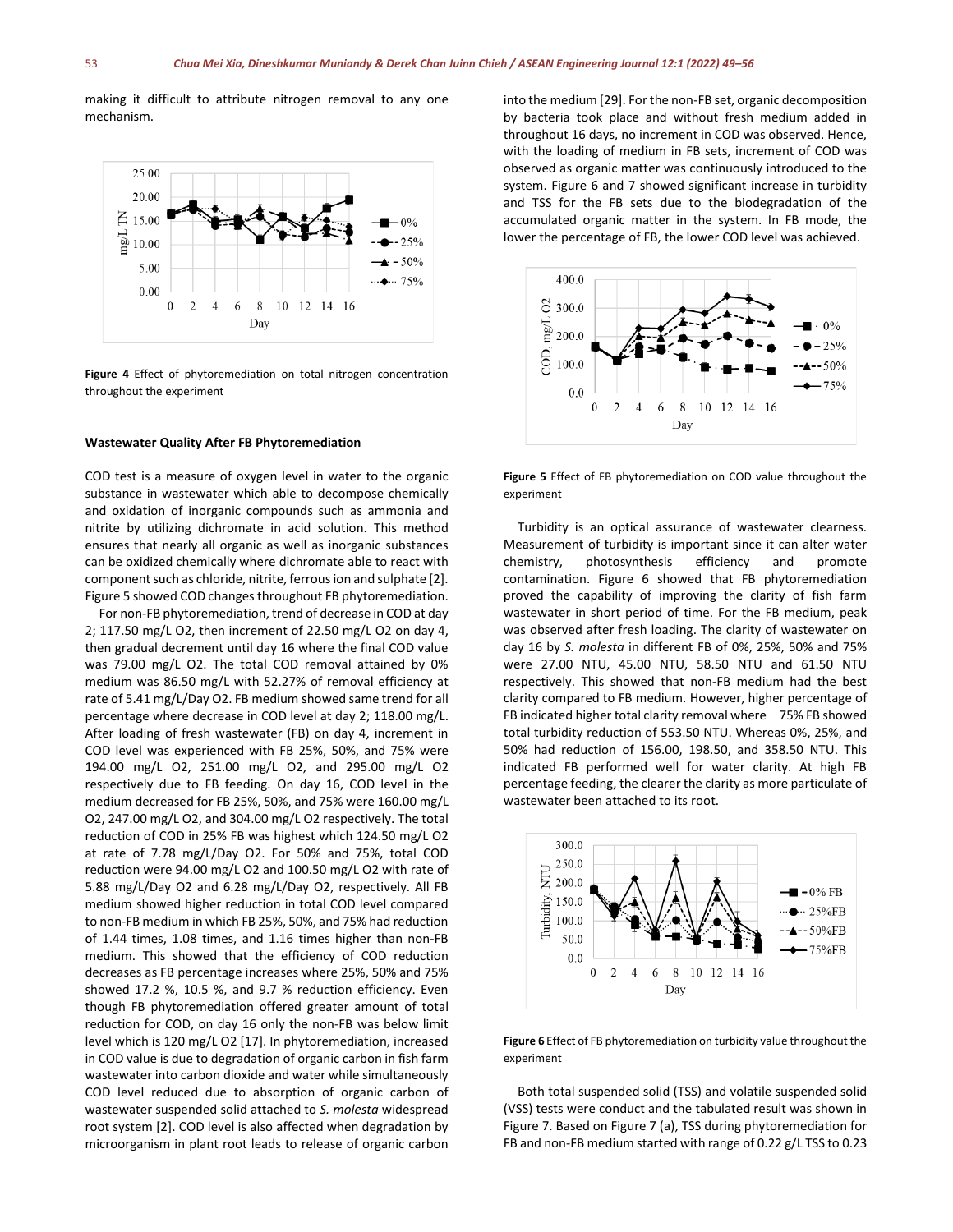g/L TSS. For 0%, 25% and 50% medium showed decrement in TSS present in fish farm wastewater in which were 0.07, 0.10 and 0.16 g/L but 75% FB medium showed increase in TSS by 0.01 g/L TSS on day 16. This was because 75% FB medium experienced higher loading of suspended solid compound. FB proved to increase in TSS amount because fresh medium introduced more suspended solids. This also proved that FB caused the higher turbidity level as TSS component was greater in presence compared to non-FB. The higher the FB percentage, the higher turbidity level of the medium. The filtrate of 75% FB showed highest amount of TSS present in fish farm wastewater and control was the least where the control showed same trend as turbidity which was discussed in earlier part.

For VSS present in fish farm wastewater initially within the range of 0.16 to 0.21 g/L VSS based on Figure 7 (b). While the VSS amount at end of FB phytoremediation at percentage of 0%, 25%, 50% and 75% FB were 0.07 g/L VSS, 0.10 g/L VSS, 0.15 g/L VSS, and 0.20 g/L VSS with removal amount throughout the study 0.10 g/L VSS, 0.09 g/L VSS, 0.05 g/L VSS, while 75% FB increased by 0.01 g/L VSS. The VSS displayed the same trend obtained from TSS indicating that the total suspended solids present were volatile solids in phytoremediation which probably could be organic substance likely from microorganism and the plant itself.



**Figure 7(a)** Effect of FB phytoremediation on TSS value throughout the experiment



**Figure 7(b)** Effect of FB phytoremediation on VSS value throughout the experiment

#### **Effect Of Fed Batch Towards Biomass**

During cultivation, 6.0 g/L of *S. molesta* were used for each replicate. On day 16 the plant was harvested and cleaned with tap water then dapped dried with tissue towel before weighing it. Figure 8 showed the average fresh weight of S. molesta on day 0 and day 16 for each set of FB phytoremediation.

The initial biomass for each set (0%, 25%, 50%, and 75%) were same which was 6.00 g/L. The trend showed that as the fed batch percentage increases, the biomass of plant decreases slightly. Therefore, the biomass of *S. molesta* with and without FB were approximately same. The final fresh weight of *S. molesta* during FB phytoremediation of 0%, 25%, 50%, and 75% were 32.00 ± 0.75 g/L, 31.00 ± 1.55 g/L, 30.00 ± 1.92 g/L, and 29.00 ± 1.04 g/L respectively. Therefore, it was concluded that average biomass on day 16 for all set was  $30.58 \pm 0.81$  g/L. However, phytoremediation of *S. molesta* in fish farm wastewater posed positive growth with rate of production 1.63 g/LD. Based on [30], pH would affect the biomass production of macrophyte and further analysis on pH of the medium was done on this study. Typically, pH of wastewater would be around 6.50-7.80 [31] and 6.20-7.80 [32] while standard effluent discharge of pH is between range of 5.00-9.00 [17]. Figure 9 showed pH value of medium throughout the study. Most of the macrophyte demonstrated ideal development on biomass production at pH of 7.5 [29].



**Figure 8** The biomass (fresh weight) of *S. molesta* for 16 days of FB phytoremediation

The pH increased as the FB percentage increased as shown in Figure 9. FB medium with 75% showed highest pH among other which was 8.52 at day 12 while 0%, 25% and 50% gave maximum pH of 7.31; day 8, 8.08; day 10, and 8.24; day 12. Besides pH, ammonia concentration also contributed to *S. molesta* biomass production. By referring to Figure 9, the pH of FB medium was in the range of 8-9, resulted in the medium to be less favourable for nitrification since nitrification rate is high at pH of 6-8 [2]. Variations of pH was related to ammonia and nitrate uptake. When roots of plants take up charged molecule such as ammonium or nitrate from the medium, they tend to release identically charged molecule back into the medium in order to maintain balanced pH. Uptake of ammonium will release H+ ion to the surrounding medium causing the pH declines and vice versa for nitrate uptake[33].



**Figure 9** Effect of FB phytoremediation on pH value throughout the experiment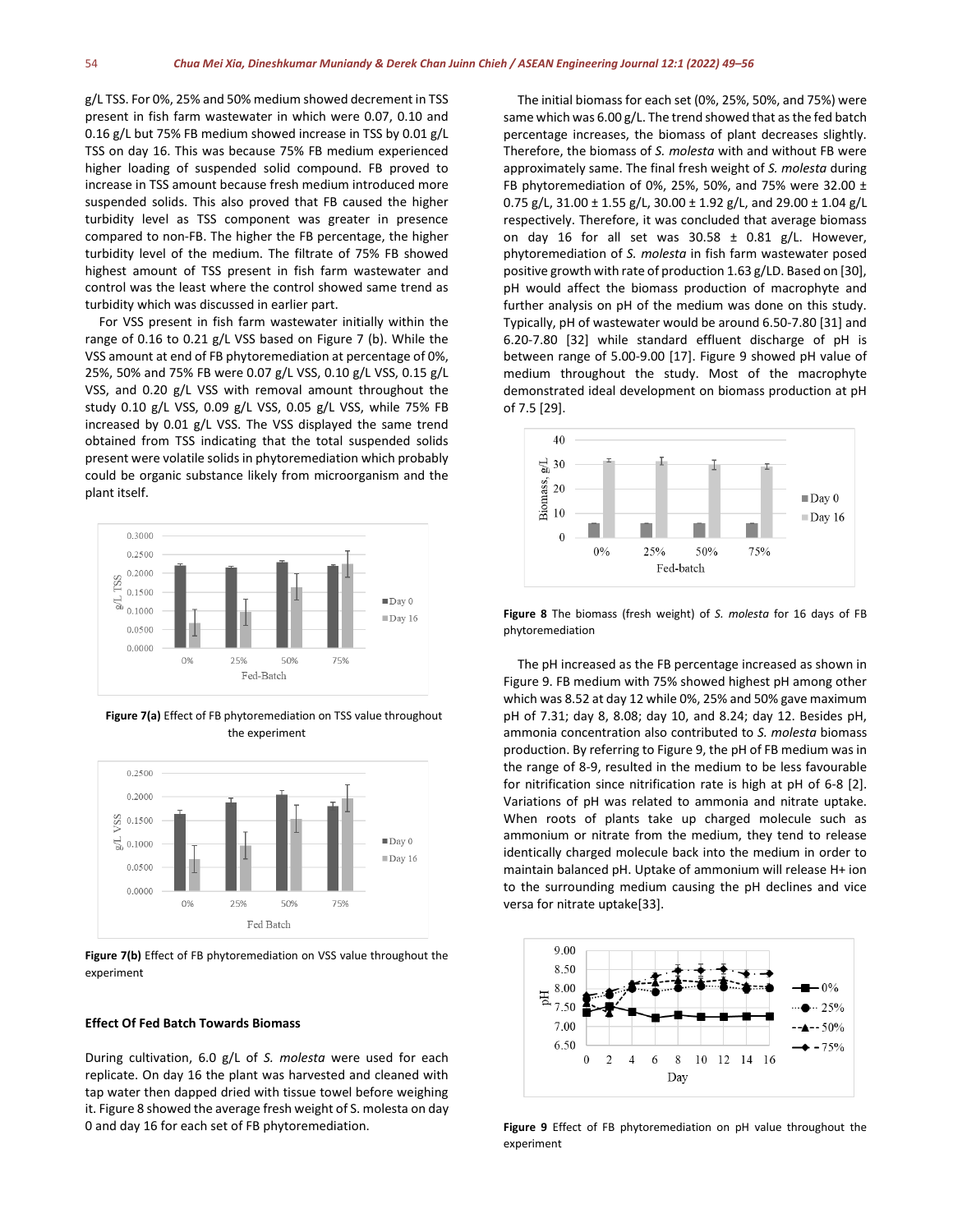# **4.0 CONCLUSION**

The present study suggests that FB phytoremediation of *S. molesta* in fish farm wastewater is a successful mode of treatment for their nutrient removal. All FB phytoremediation successfully removed the nutrients of wastewater to the standard discharge level, 5mg/L for ammonia and phosphate, 10 mg/L for nitrate and 15 mg/L for total nitrogen. Ammonia and phosphate removal achieved by FB is almost 3.40 times higher than non-FB medium, where 75% FB show highest removal with 46.59 and 5.46 mg/L of ammonia and phosphate, respectively. Final nitrate level in non-FB was 2.90 mg/L higher than day 0 while 75% FB showed reduction by 4.15 mg/L. Total nitrogen in the medium on day 16 for 75% FB was lower than non-FB medium in which experience rose about 4.48 mg/L. *S. molesta* in FB medium tend to clear the wastewater about 553.50 NTU removal for 75% of FB medium. FB mode also show highest TSS and COD removal which 6.97 and 100.50 g/L respectively for 75% of FB. The nutrient removal by *S. molesta* in fish farm wastewater increases as FB loading percentage increases. However, FB phytoremediation showed negative effect on *S. molesta* biomass production where non-FB had higher biomass compared to all percentage of FB. Therefore, phytoremediation using FB cultivation of S. molesta showed good improvement in nutrient removal but no significant change in biomass production.

# **Acknowledgement**

The authors wish to thank Ministry of Higher Education Malaysia for the financial support of LongTerm Research Grant Scheme (LRGS/1/2018/USM/01/1/12) (UTAR/4411-S01) (USM 6770007). The author also would wish to thank USM for the Gra-ASSIST scholarship given and AUNSEED-Net scholarship.

#### **References**

- [1] V. V. Chandanshive, N. R. Rane, A. R. Gholave, S. M. Patil, B.-H. Jeon, and S. P. Govindwar, 2016, "Efficient decolorization and detoxification of textile industry effluent by Salvinia molesta in lagoon treatment," *Environmental Research*, 150: 88-96, 2016/10/01/ doi: https://doi.org/10.1016/j.envres.2016.05.047.
- [2] Y. S. Ng and D. J. C. Chan, 2017, "Wastewater phytoremediation by Salvinia molesta," *Journal of Water Process Engineering*, 15: 107-115, doi: 10.1016/j.jwpe.2016.08.006.
- [3] C. Prado, E. Pagano, F. Prado, and M. Rosa, 2012, "Detoxification of Cr(VI) in Salvinia minima is related to seasonal-induced changes of thiols, phenolics and antioxidative enzymes," *Journal of Hazardous Materials*, 239-240: 355-361, 2012/11/15/ doi: https://doi.org/10.1016/j.jhazmat.2012.09.010.
- [4] A. Jampeetong, H. Brix, and S. Kantawanichkul, 2012, "Response of Salvinia cucullata to high NH4(+) concentrations at laboratory scales," *Ecotoxicology and Environmental Safety* 79: 69-74, May doi: 10.1016/j.ecoenv.2011.12.003.
- [5] W. Y. Cheah, P. L. Show, J. C. Juan, J.-S. Chang, and T. C. Ling, 2018, "Enhancing biomass and lipid productions of microalgae in palm oil mill effluent using carbon and nutrient supplementation," *Energy Conversion and Management*, 164: 188-197, 2018/05/15/ doi:
- https://doi.org/10.1016/j.enconman.2018.02.094. [6] S. N. Mata et al., 2020, "Spirulina sp. LEB 18 cultivation in a raceway- type bioreactor using wastewater from desalination process: Production of carbohydrate-rich biomass," *Bioresource Technology*, 311: 123495, 2020/09/01/ doi: https://doi.org/10.1016/j.biortech.2020.123495.
- [7] A. Vadiveloo, E. G. Nwoba, and N. R. Moheimani, 2019, "Viability of combining microalgae and macroalgae cultures for treating anaerobically digested piggery effluent," *Journal of Environmental Sciences,* 82: 132-144, 2019/08/01/ doi: https://doi.org/10.1016/j.jes.2019.03.003.
- [8] E. J. Olguín, D. A. García-López, R. E. González-Portela, and G. Sánchez- Galván, 2017, "Year-round phytofiltration lagoon assessment using Pistia stratiotes within a pilot-plant scale biorefinery," *Science of The*

*Total Environment*, 592: 326-333, 2017/08/15/ doi: https://doi.org/10.1016/j.scitotenv. 2017.03.067. [9] F. Ji et al., 2015"Fed-batch cultivation of Desmodesmus sp. in anaerobic

- digestion wastewater for improved nutrient removal and biodiesel<br>production," Bioresouce Technology 184: 116-122, doi: production," *Bioresouce Technology* 184: 116-122, doi: 10.1016/j.biortech.2014.09.144.
- [10] G. Markou, 2015, "Fed-batch cultivation of Arthrospira and Chlorella in ammonia-rich wastewater: Optimization of nutrient removal and biomass production," *Bioresouce Technology* 193: 35-41, doi: 10.1016/j.biortech.2015.06.071.
- [11] M. C. Matsudo, R. P. Bezerra, S. Sato, P. Perego, A. Converti, and J. C. M. Carvalho, 2009, "Repeated fed-batch cultivation of Arthrospira (Spirulina) platensis using urea as nitrogen source," *Biochemical Engineering Journal*, 43(1): 52-57, 2009/01/15/ doi: https://doi.org/10.1016/j.bej.2008.08.009.
- [12] M. S. Rodrigues, L. S. Ferreira, A. Converti, S. Sato, and J. C. M. Carvalho, 2010, "Fed-batch cultivation of Arthrospira (Spirulina) platensis: Potassium nitrate and ammonium chloride as simultaneous nitrogen sources," *Bioresource Technology*, 101(12): 4491-4498, 2010/06/01/ doi: https://doi.org/10.1016/j.biortech.2010.01.054.
- [13] D. Nesan and D. J. C. Chan, 2021, "Exponential decay: an approach to model nutrient uptake rates of macrophytes," *International Journal of Phytoremediation,* 23(14): 1519-1524, 2021/12/06 doi:
- [14] Y. S. Ng and D. J. C. Chan, 2021,"The enhancement of treatment capacity and the performance of phytoremediation system by fed batch and periodic harvesting," *RSC Advances*. 11(11): 6049-6059, doi: 10.1039/d0ra08088h.
- [15] L. E. González, R. O. Cañizares, and S. Baena, "Efficiency of ammonia and phosphorus removal from a colombian agroindustrial wastewater by the microalgae Chlorella vulgaris and Scenedesmus dimorphus *Bioresource Technology*, 60(3): 259-262, 1997/06/01/ 1997, doi: https://doi.org/10.1016/S0960-8524(97)00029-1. [16] M. A. Rahman and H. Hasegawa, 2011, "Aquatic arsenic:
- phytoremediation using floating macrophytes," *Chemosphere*, 83(5): 633-46, doi: 10.1016/j.chemosphere.2011.02.045.<br>[17] J. Vymazal, 2009, "The use constructed wetlands with horizontal sub-
- [17] J. Vymazal, 2009, "The use constructed wetlands with horizontal sub- surface flow for various types of wastewater," *Ecological Engineering*, 35(1): 1-17, 2009/01/08/ doi:
- https://doi.org/10.1016/j.ecoleng.2008.08.016. [18] N. von Wirén, A. Gojon, S. Chaillou, and D. Raper, 2001, "Mechanisms and regulation of ammonium uptake in higher plants," in Plant nitrogen: *Springer*, 61-77.
- [19] A. Jampeetong and H. Brix, 2009,"Effects of NH4+ concentration on growth, morphology and NH4+ uptake kinetics of Salvinia natans,"<br>Ecological Engineering, vol. 35(5): 695-702, doi: *Engineering*, 10.1016/j.ecoleng.2008.11.006.
- [20] G. A. Di Luca, M. A. Maine, M. M. Mufarrege, H. R. Hadad, and C. A. Bonetto, 2015, "Influence of Typha domingensis in the removal of high concentrations from water," *Chemosphere,* 138: 405-11 doi: 10.1016/j.chemosphere.2015.06.068.
- [21] S. Srivastava and A. K. Srivastava, 2008, "Biological phosphate removal by model based fed-batch cultivation of Acinetobacter calcoaceticus, *Biochemical Engineering Journal*, 40(2): 227-232, 2008/06/01/ doi: https://doi.org/10.1016/j.bej.2007.12.011.
- [22] S. Thongtha, P. Teamkao, N. Boonapatcharoen, S. Tripetchkul, S. Techkarnjararuk, and P. Thiravetyan, 2014, "Phosphorus removal from domestic wastewater by Nelumbo nucifera Gaertn. and Cyperus alternifolius L," *Journal of Environmental Management*, 137: 54-60, doi: 10.1016/j.jenvman.2014.02.003.
- [23] J. B. Paterson, M. A. Camargo-Valero, and A. Baker, 2020, "Uncoupling growth from phosphorus uptake in Lemna: Implications for use of duckweed in wastewater remediation and P recovery in temperate<br>climates," Food and Energy Security, 9(4): e244, doi: climates," Food and Energy Security, 9(4): e244, doi: https://doi.org/10.1002/fes3.244.
- [24] X. X. Wang, Y. H. Wu, T. Y. Zhang, X. Q. Xu, G. H. Dao, and H. Y. Hu, 2016"Simultaneous nitrogen, phosphorous, and hardness removal from reverse osmosis concentrate by microalgae cultivation*,"Water Research.* 94: 215-224, doi: 10.1016/j.watres.2016.02.062.
- [25] C. Liu, Z. Dai, and H. Sun, 2017,"Potential of duckweed (Lemna minor) for removal of nitrogen and phosphorus from water under salt stress*,"Journal of Environmental Management*, 187: 497-503, doi: 10.1016/j.jenvman.2016.11.006.
- [26] P. Ziegler, K. S. Sree, and K. J. Appenroth, 2016, "Duckweeds for water remediation and toxicity testing," Toxicological & Environmental Chemistry, 98(10): 1127-1154, 2016/11/25 doi: Chemistry, 98(10): 112<br>10.1080/02772248.2015.1094701.
- [27] Y. Xie, Y. Jin, X. Zeng, J. Chen, Y. Lu, and K. Jing, 2015, "Fed-batch strategy for enhancing cell growth and C-phycocyanin production of Arthrospira<br>(Spirulina) platensis under phototrophic cultivation." *Bioresource* (Spirulina) platensis under phototrophic cultivation," *Bioresource Technology*, 180: 281-287, 2015/03/01/ doi: https://doi.org/10.1016/j.biortech.2014.12.073.
- [28] B. Roman and R. A. Brennan, 2019, "A beneficial by-product of ecological wastewater treatment: An evaluation of wastewater-grown duckweed as a protein supplement for sustainable agriculture,"<br>Ecological Engineering, 142: 100004, 2019/01/01/ doi: *Engineering*, https://doi.org/10.1016/j.ecoena.2019.100004.
- [29] Z. Jiang et al., 2013, "Effects of fish farming on phytoplankton community under the thermal stress caused by a power plant in a eutrophic, semi-enclosed bay: Induce toxic dinoflagellate (Prorocentrum minimum) blooms in cold seasons," *Marine Pollution*